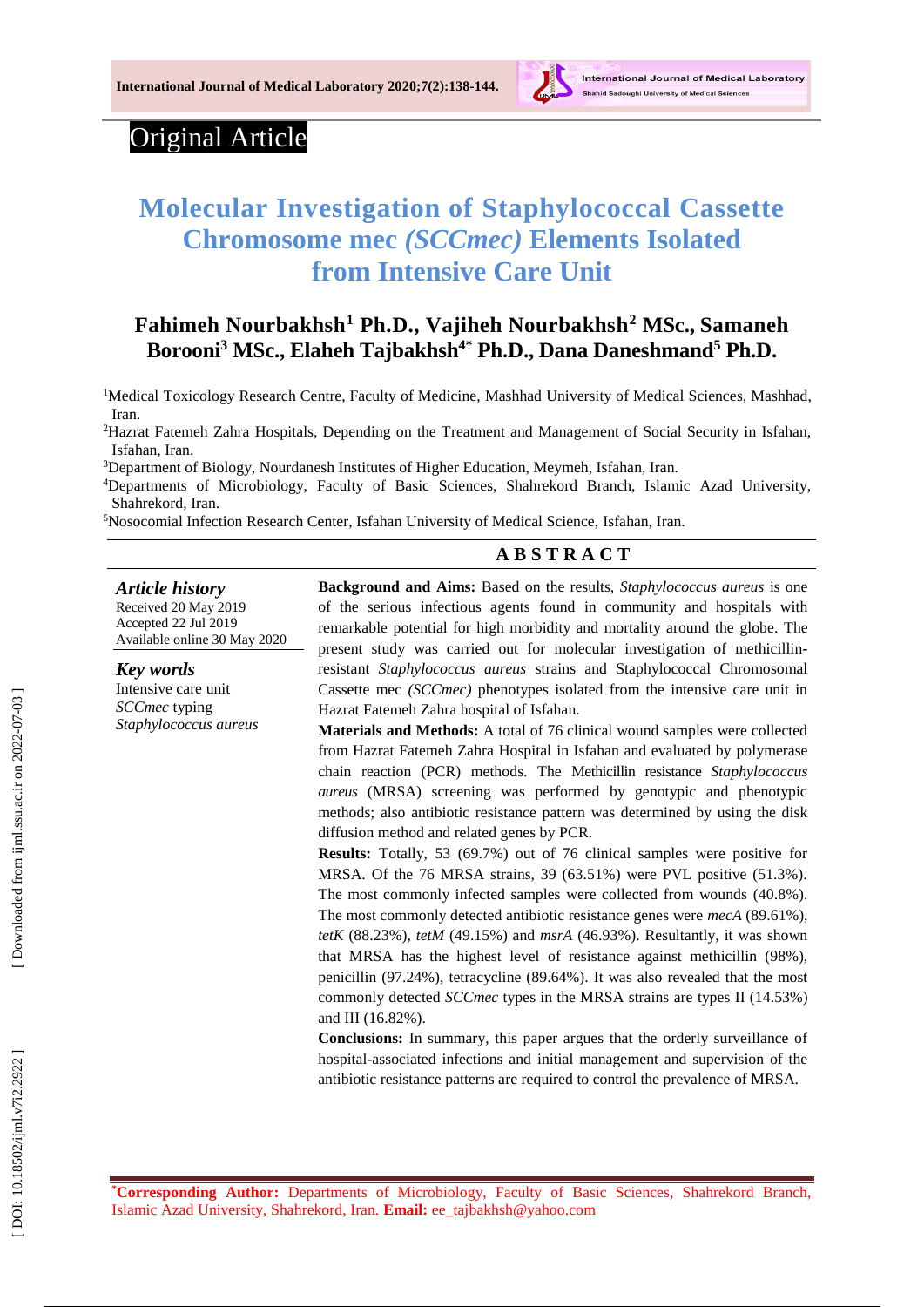# **Introduction**

Research on bacterial resistance has a long tradition, especially antibiotic resistance pattern in *Staphylococcus aureus*  (*S. aureus*) as an important pathogen which can colonize in the community and hospital surface s or organs [ 1 ]. There are several common kinds of infections as reported by *S. aureus* including various soft  tissue , systemic, and endocarditic infections as well as urinary tract infections (UTIs) [2]. Due to the widespread prevalence of infections caused by *S. aureus* and also resistance to methicillin, genetic background and the *SCC mec* typing have become especially important [3, 4].

It has been indicated that methicillin or aminoglycosides are antibiotics their resistance patterns of which quickly increases [5]. Methicillin resistance *S. aureus* (MRSA) is mediated by *mecA* gene and *staphylococcal* cassette chromosome mec (*SCCmec*) as a mobile genetic element (size: 21 **-**67 kbp) .

As it is indicated , *SCCmec* are classified into 8 different types (I–VIII). The literature review reveals that*SCC mec* type I was specified in 1961 in UK, type II in Japan, and types III, IV and V were distinctive in New Zealand. Several studies related to *SCCmec* elements have demonstrated that hospital acquired **-**MRSA (HA **-**MRSA) are detected in type III of *SCCmec* but community acquired **-**MRSA (CA **-**MRSA) are susceptible to various widespread antibiotics [6, 7 ] .

Previous studies have emphasized the presence of a wide pattern of resistance to other various therapeutic options such as β **-**lactamase, macrolides, lincosamides, and mupirocin [7].

Several studies have reported about *msrA* and *msrB* (related to macrolides), *ermA*, *ermB* and *ermC*  (related to macrolide, lincosamide, streptogramin B), *mecA*  (related to methicillin), *ant* (4´) **-***Ia*, *aac* (6´) **-** *Ie/aph*(2˝), and *aph*(3´) **-** *IIIa*  (related to aminoglycosides modifying enzymes), *mupA*  (related to mupirocin) and *tet*  (related to tetracycline) [ 8 ]. Concerning the prevalence of drug resistance, MRSA infections have increased the number of related reviews. Hence, we decided to investigate antimicrobial resistance pattern of *mecA* gene and *SCCmec*  phenotypes recovered from the intensive care unit (ICU) in Isfahan, Iran [9, 10].

## **Materials and Methods**

#### **Bacterial isolates**

Overall, 76 clinical strain s were collected from various samples such as wound (n= 31; 4 0.8%), blood (n= 5; 6. 6%), ear (n= 2; 2.6%), pus (n= 8; 10.5%), body catheter (n= 16; 21%), and urine (n=14; 18. 5%) out of hospitalized patients in the ICUs. Furthermore, patient's samples were immediately transported to the laboratory for performing additional tests. All the samples were directly cultured into 7% sheep blood agar (Merck, Darmstadt, Germany) and distinguished by the conventional microbiological methods [11). Further, molecular studies have been performed for drug resistance studies [12 ] .

#### **Antibiotic susceptibility testing**

Susceptibility to penicillin (10 u/disk), imipenem (10 μg/disk), cefazolin (30 μg/disk), cefalotin (30 μg/disk), ceftriaxone (30 μg/disk), gentamicin (10 μg/disk), ciprofloxacin (5 μg/disk),

DOI: 10.18502/ijml.v7i2.2922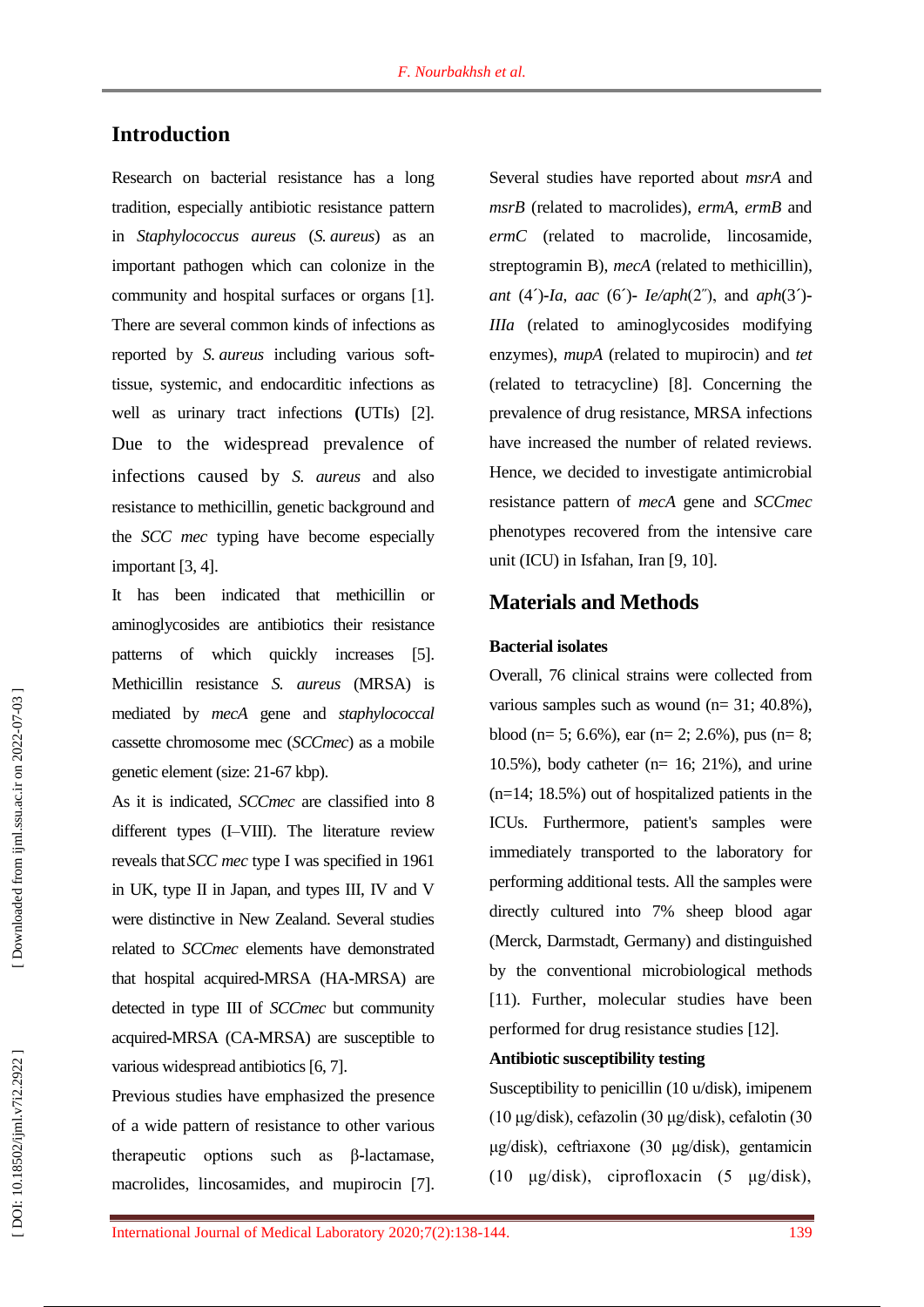clindamycin (2 μg/disk), azithromycin (15 μg/disk), erythromycin (15 μg/disk), mupirocin (30 μg/disk), rifampicin (5 μg/disk), tetracycline (30 μg/disk), trimethoprim (5 μg/disk), vancomycin (30 μg/disk) , nitrofurantoin (300 μg/disk), and methicillin (30 μg/disk) was determined using the Kirby - Bauer disk diffusion technique in accordance with the clinical and laboratory standards institute (CLSI) [11, 13].

#### **DNA extraction and genes amplification**

A typical colony of the biochemically identified *S. aureus* was cultivated in 1 mL tryptic soy broth (TSB) for 24 h at 37 ˚C. The bacterial genomic DNA of *S. aureus* strains were extracted with a QIAGEN plasmid Minikit (Fermentas, Germany) as recommended. The presence of *mecA, tetK, tetM, ermA, ermC, aacA -D, linA, msrA, vatA, vatC* and *vatB* genes was identified using the Kumar technique [2, 13 ]. A polymerase chain reaction (PCR) primer for amplification of antibiotic resistance genes in *S . aureus* strains and SCCmec typing was selected by references [4, 6].

# **Multiplex PCR amplification for** *SCCmec* **typing**

Different *SCCmec* types determined by specific primers, are listed in table 1. PCR amplification was performed in a volume of 50 ml with Emerald Amp MAX PCR Master Mix (Takara, Japan) for all PCR reactions [14 ]. The DNA Thermal Cycler 480 (Applied Bio systems, Foster City, CA, USA) was programmed as follows: the first denaturation at 94 8C for 5 min, denaturation at 94 8C for 30 s, annealing at 55 8C for 30 s, and an extension at 72 8C for 60 s for 40 cycles and at last the final extension at 72 8C for 4 min. PCR products were analyzed by electrophoresis on agarose 1.5% with SYBR safe staining according to kit protocol [15, 16 ].

# **Results**

According to the results, 53 (69.7%) out of 76 clinical samples were methicillin resistance. Furthermore , 39 (63.51%) of MRSA samples were PVL positive (51.3%). It was shown that there are significant difference s between the types of infections and incidence of MRSA  $(p=0.049)$ .

**Table 1.** Oligonucleotide primers for amplification of SCC*mec* types in *Staphylococcus aureus* strains isolated from Isfahan hospital s

| <b>Types</b>      | Primer Sequence (5'-3')    | Size of product (bp) |
|-------------------|----------------------------|----------------------|
| <b>SCCmec I</b>   | F:GCTTTAAAGAGTGTCGTTACAGG  | 613                  |
|                   | R: GTTCTCTCATAGTATGACGTCC  |                      |
| <b>SCCmec II</b>  | F: CGTTGAAGATGATGAAGCG     | 398                  |
|                   | R: CGAAATCAATGGTTAATGGACC  |                      |
| <b>SCCmec III</b> | F: CCATATTGTGTACGATGCG     | 280                  |
|                   | R: CCTTAGTTGTCGTAACAGATCG  |                      |
| <i>SCCmec</i> Iva | F: GCCTTATTCGAAGAAACCG     | 776                  |
|                   | R: CTACTCTTCTGAAAAGCGTCG   |                      |
| <b>SCCmec IVb</b> | F: TCTGGAATTACTTCAGCTGC    | 493                  |
|                   | R: AAACAATATTGCTCTCCCTC    |                      |
| <i>SCCmec IVc</i> | F:ACAATATTTGTATTATCGGAGAGC | 200                  |
|                   | R: TTGGTATGAGGTATTGCTGG    |                      |
| <b>SCCmec IVd</b> | F: CTCAAAATACGGACCCCAATACA | 881                  |
|                   | R: TGCTCCAGTAATTGCTAAAG    |                      |
| <b>SCCmec V</b>   | F: GAACATTGTTACTTAAATGAGCG | 325                  |
|                   | R: TGAAAGTTGTACCCTTGACACC  |                      |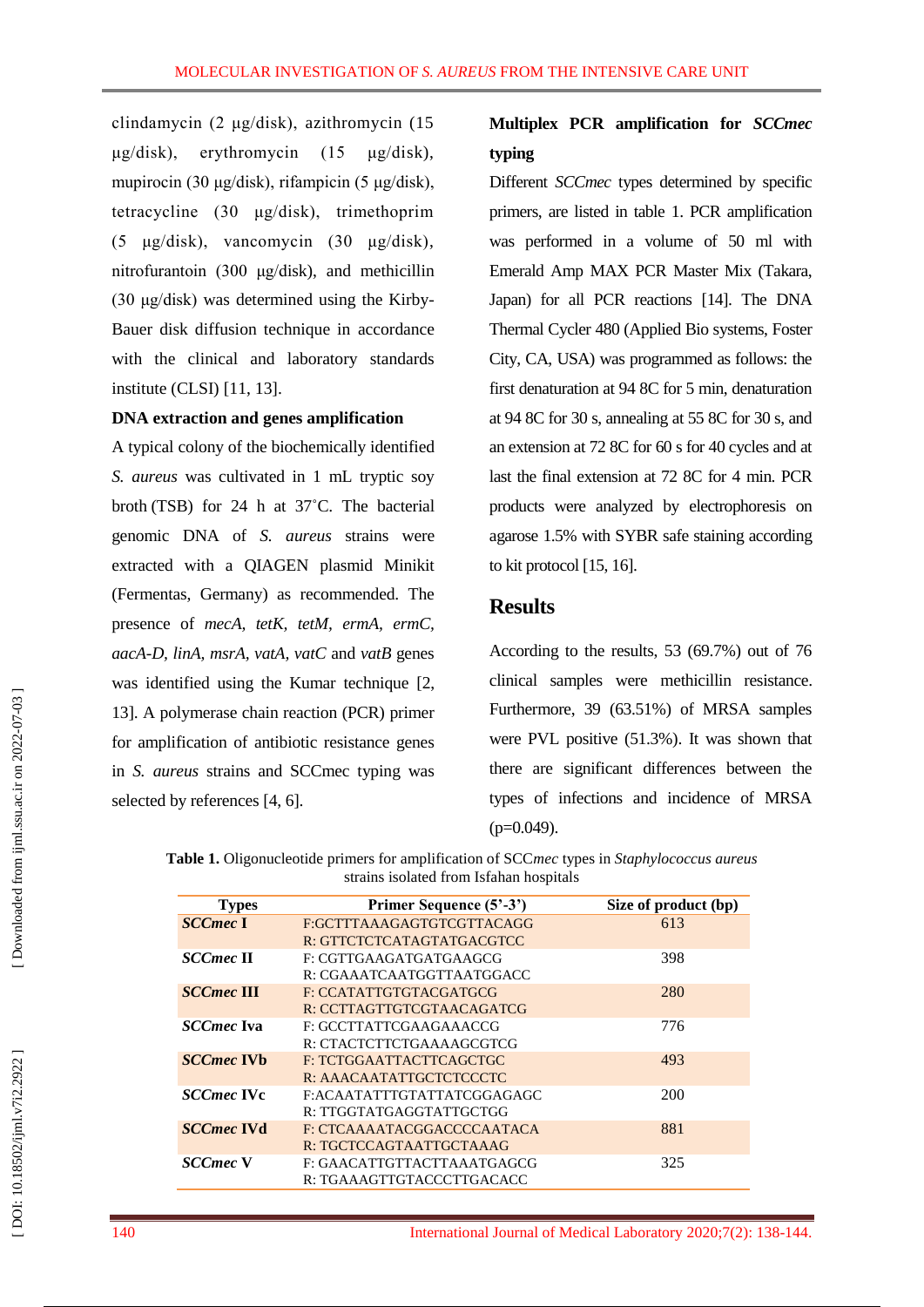Antibiotic susceptibility pattern showed the highest level of resistance against methicillin (98%), penicillin (97.24%), tetracycline (89.64%). Molecular detection of antibiotic resistance genes showed the frequency of *mecA* (89.61%), *tetK* (88.23%), *tetM* (49.15%) and msrA (46.93%). It was also revealed that, *SCCmec* types III (16.82%) and II (14.53%) are the most commonly detected *SCCmec* types . There was significant difference in incidence percentage and number of types of infections (p=0.029) . Significant difference was also reported as for antibiotic resistance genes compared with the type of infection (p=0.035). Antibiotic susceptibility pattern in various types of clinical infections is show n in table 2 .

According to the results, *mecA* (89.61%) and *tetK* (88.23%) were the most commonly -detected antibiotic resistance genes the lowest patterns of which were related to *vatC (*1.2%) and *vatB* (1%) genes. Other antibiotic resistance genes showed frequency with *msrA* (46.93%), *aacA - D* (18.82%), *tet M* (50.17%), *ermA* (29.20%), *ermC* (29.20%), *vatA* (1.7%), *linA* (9.48%). Recognition procedures of *SCCmec* typing are shown in table 3. It was also identified that the most commonly detected *SCCmec* types in the MRSA strains are types II and III.

| <b>Antimicrobial agents</b> | Types of Infection % |              |                |                |                |                 |        |
|-----------------------------|----------------------|--------------|----------------|----------------|----------------|-----------------|--------|
|                             | Wound                | <b>Blood</b> | <b>Urine</b>   | Pus            | Ear            | <b>Catheter</b> | Total% |
| <b>Penicillin</b>           | 48.7                 | 20.1         | 12             | 10             | 3              | 3.44            | 97.24  |
| <b>Imipenem</b>             | 21                   | 3            | $\mathbf{1}$   | 2              | 5.5            | 10              | 42.5   |
| <b>Cefazolin</b>            | 12                   | 9            | 8.1            | 7              | 5              | 10.9            | 52     |
| <b>Cefalotin</b>            | 23.1                 | 12.3         | 8.7            | 8              | $\overline{4}$ | 2.6             | 58.7   |
| <b>Ceftriaxone</b>          | 32.1                 | 4.6          | 20.1           | 2              | 1              | 5.6             | 65.4   |
| <b>Gentamicin</b>           | 42.5                 | 12           | 8.4            | 3              | 2.1            | 4.1             | 72.1   |
| Ciprofloxacin               | 34.8                 | 21           | 10.2           | 8.1            | 3.2            | 10              | 87.3   |
| <b>Clindamycin</b>          | 7                    | 2.8          | 8.2            | $\mathbf{1}$   | $\Omega$       | $\overline{2}$  | 21     |
| Azithromycin                | 20.3                 | 7            | 6.3            | 9.2            | 8              | 2.2             | 53     |
| <b>Erythromycin</b>         | 41                   | 21           | 9              | 7.3            | 1.1            | $\overline{4}$  | 83.4   |
| <b>Mupirocin</b>            |                      | 2            | 3              | 1              | $\overline{2}$ | 3.2             | 18.2   |
| <b>Rifampicin</b>           | 3                    | 2.3          | $\overline{2}$ | $\overline{7}$ | $\mathbf{1}$   | 2               | 19.3   |
| <b>Tetracycline</b>         | 40.8                 | 23           | 13             | 3              | 2              | 7.84            | 89.64  |
| <b>Trimethoprim</b>         | 5                    | $\mathbf{1}$ | 3              | 7              | $\overline{2}$ | $\overline{4}$  | 22     |
| <b>Methicillin</b>          | 60                   | 3            | 21             | 10             |                | 3               | 98     |
| <b>Vancomycin</b>           |                      | $\Omega$     | $\overline{0}$ | $\theta$       | $\Omega$       | $\Omega$        | 1      |
| <b>Nitrofurantoin</b>       |                      | 1            | 3              | $\overline{0}$ | 0              | $\theta$        | 5      |

**Table 2 .** Antibiotic susceptibility pattern in various types of clinical infections

**Table 3.** Frequency and recognition procedures of *SCCmec* typing

| <b>Infection</b> | <b>Number</b> | TypeI                    | <b>TypeII</b>            | TypeIII                  | <b>Type Val</b>          | <b>Type VbI</b>          | Type VcI                 | <b>Type VdI</b>          | <b>Type V</b>            |
|------------------|---------------|--------------------------|--------------------------|--------------------------|--------------------------|--------------------------|--------------------------|--------------------------|--------------------------|
| <b>Wound</b>     | 21            |                          |                          | 15                       | $\qquad \qquad$          | $\overline{\phantom{0}}$ |                          |                          | -                        |
| <b>Blood</b>     |               |                          |                          |                          | $\overline{\phantom{a}}$ | $\overline{\phantom{0}}$ | $\,$                     | $\overline{\phantom{0}}$ |                          |
| <b>Urine</b>     |               |                          | 10                       | 11                       |                          | $\sim$                   | $\overline{\phantom{a}}$ |                          | $\overline{\phantom{a}}$ |
| Pus              |               | $\overline{\phantom{a}}$ |                          | $\blacksquare$           | $\overline{\phantom{a}}$ | $\overline{\phantom{0}}$ | $\overline{\phantom{a}}$ | $\overline{\phantom{a}}$ |                          |
| Ear              |               | $\overline{\phantom{a}}$ |                          | $\overline{\phantom{a}}$ | $\overline{\phantom{0}}$ | $\overline{\phantom{0}}$ | $\qquad \qquad$          | $\sim$                   |                          |
| <b>Catheters</b> |               |                          | $\overline{\phantom{a}}$ |                          | $\overline{\phantom{a}}$ |                          | $\,$                     | $\overline{\phantom{0}}$ |                          |
| <b>Total</b>     | 53            | <sub>b</sub>             | 22.                      | 35                       |                          |                          |                          |                          |                          |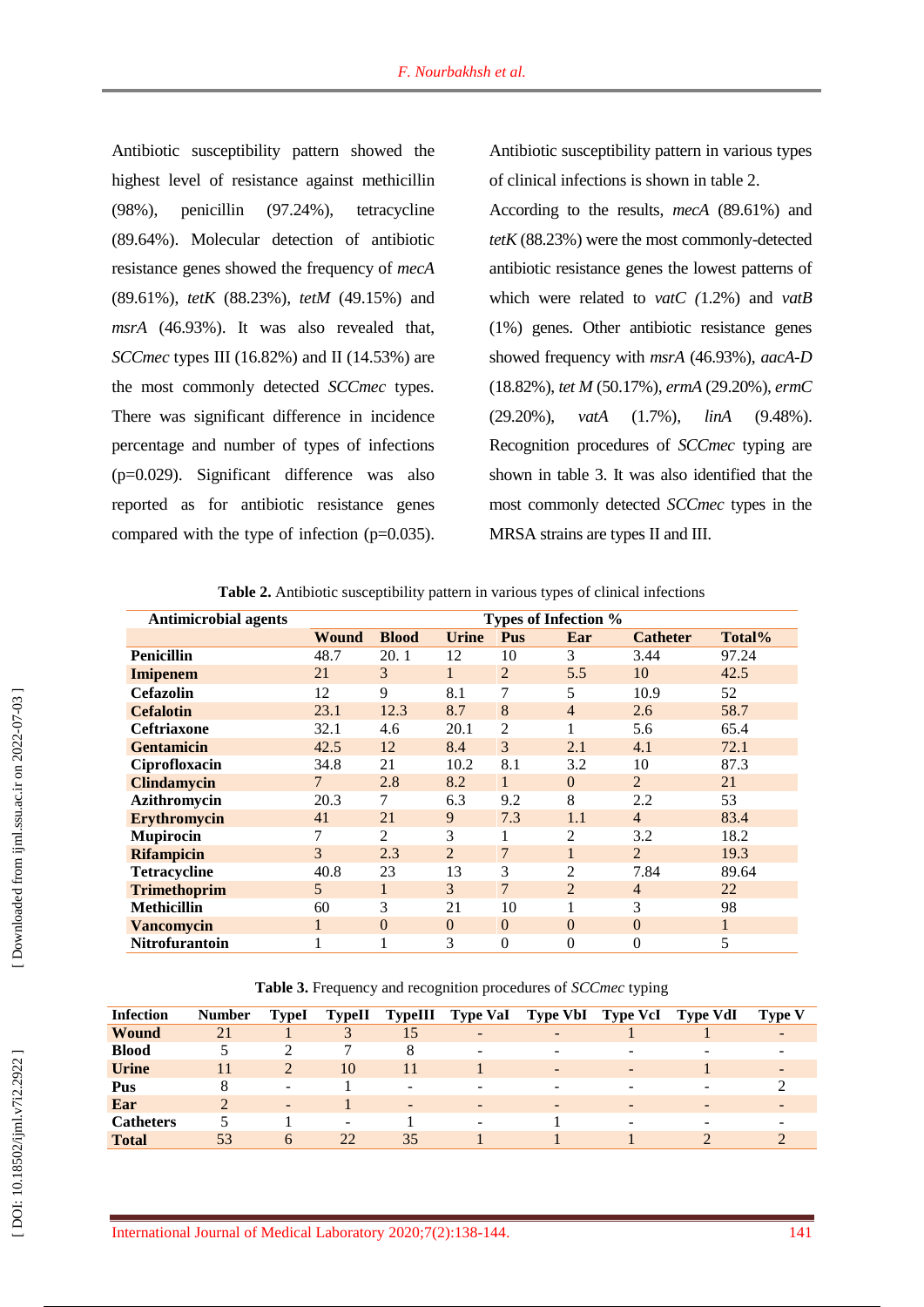# **Discussion**

All clinical samples were obtained from Hazrat Fatemeh Zahra Hospital in Isfahan , and were evaluated by PCR methods. The MRSA screening was performed by genotypic and phenotypic methods; also antibiotic resistance pattern was determined by using the disk diffusion method and related genes by PCR. According to the results, in environmentally infected hospitals, antibiotics are used at a highly irregular manner in ICU s. Similar studies with various results, all of which indicating high drug resistance , have been reported previously by different authors [17, 18 ] . Because of the lack of sampling limits and section specific conditions we decided not to investigate patient endotracheal tube specimens. Totally, 53 (69.7%) out of 76 clinical samples were positive for MRSA and also out of 76 MRSA strains, 39 (63.51%) were PVL positive.

These results indicate that refractory Staphylococcal diseases are highly prevalent and can threaten patients and even healthy individuals in hospitals. Staphylococcus strains of our investigation had the highest levels of antibiotic resistance against methicillin, erythromycin, ciprofloxacin and penicillin. The lowest resistance was identified for vancomycin and nitrofurantoin .

A similar conclusion was reached by Nourbakhsh and co-authors that showed the highest resistance belonging to methicillin , erythromycin, ciprofloxacin and penicillin and the lowest relating to vancomycin and nitrofurantoin [ 4 ] . They demonstrated that *SCCmec* III is the most type out of 103 *mec* positive strains. Results of both studies revealed significant relation between frequency of antibiotic resistance genes and the prevalence of *mecA*. We also distinguished statistically significant relationship between various types of isolated samples, the wound isolates and frequency of methicillin resistance *S.aureus*. Previous studies by [Ebadi](http://ijml.ssu.ac.ir/search.php?sid=1&slc_lang=en&auth=Ebadi) have emphasized 75.7% of detected samples being pertinent to MRSA in comparison with the present study by which the researchers identified 32.1% of samples as being positive for *SCCmec* type I [15].

Similar studies have been carried out by Udo showing 32% incidence rate of the MRSA strains thus revealing overuse of antibiotics in the group [19 ]. Molecular characterization, evolution, and epidemiology of *S.aureus* by Lakhundi in 2018 reports that new They reported an increase in *S.aureus* pollution as well as the transfer of pollution from the environment to the community clones of *S.aureus*  [20 ]. Because of the importance of investigating drug resistance in *S.aureus*, studies have been conducted on new methods of diagnosis, investigation and we b -based tool for typing staphylococcal infections [21 ] .

A similar conclusion was drawn by [Dhawan](https://www.ncbi.nlm.nih.gov/pubmed/?term=Dhawan%20B%5BAuthor%5D&cauthor=true&cauthor_uid=24690229) revealing that CA -MRSA (83%) is the most popular *SCCmec* genotype with frequency of *SCCmec* types II [22 ] thus being similar to those of [Alon D](https://www.ncbi.nlm.nih.gov/pubmed/?term=Alon%20D%5BAuthor%5D&cauthor=true&cauthor_uid=21479839) et al stating that type II *SCCmec* is the most predominant type of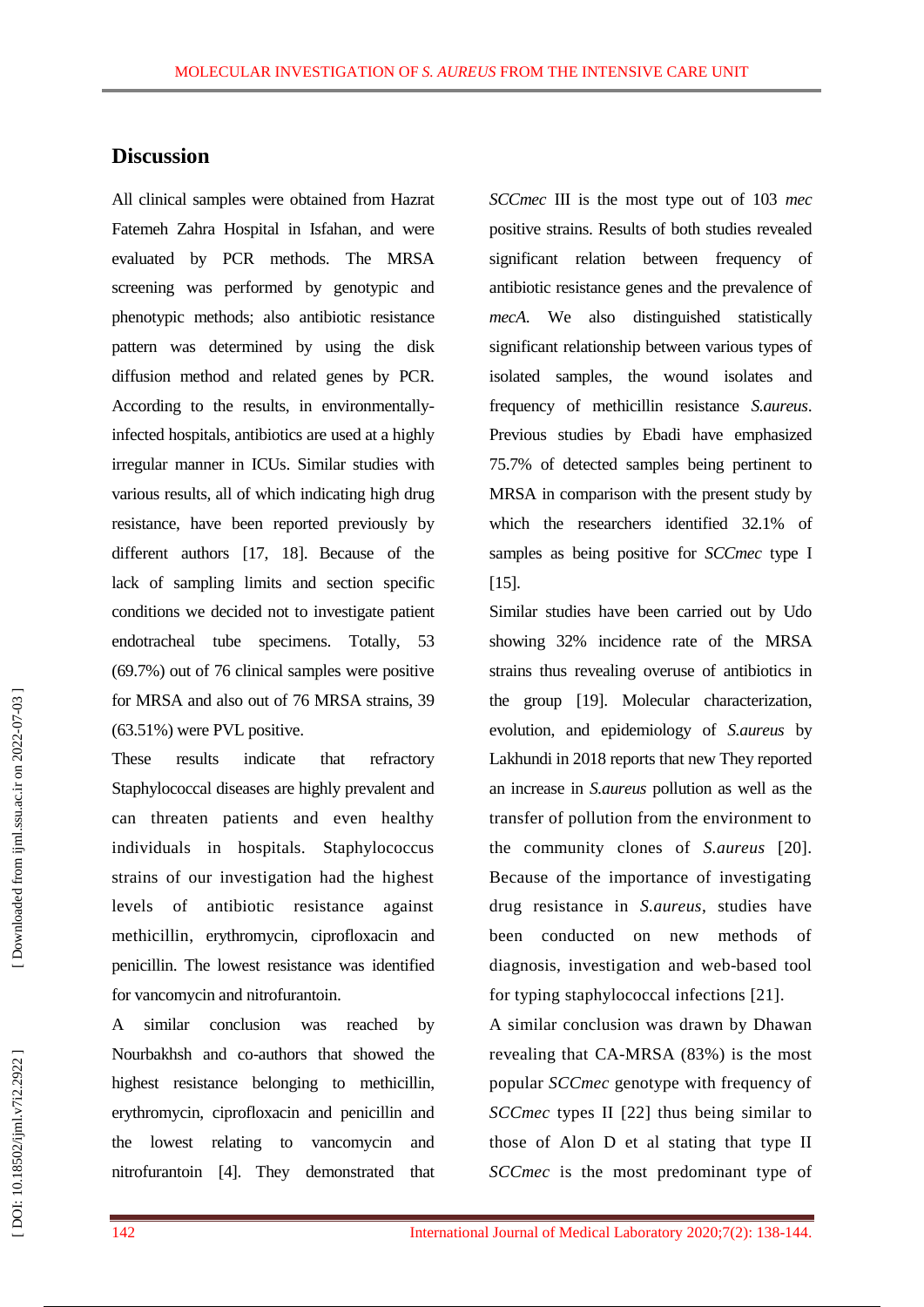*mec* element [23 ]. In another research by [Halaji](https://www.ncbi.nlm.nih.gov/pubmed/?term=Halaji%20M%5BAuthor%5D&cauthor=true&cauthor_uid=28892893) et al, Panton -Valentine Leukocidin in Methicillin-Resistant -Resistant *S.epidermidis* and *SCCmec* was examined in particular. In this research , it was identified that 12 .70 (17%) of MRSE isolate s carry PVL gene , thus being similar to our results with 51.3% PVL positive [24 ]. According to our results, *SCCmec* V and *SCCmec* became particularly significant. Similar results have been reported as to other species subtypes such as *SCCmec* V and *SCCmec* IVc, types Iva and types IVb. Similarly , D'Souza indicated that from 97 *mecA* -positives *S.aureus*, 25% were positive for SCC*mec* III and 34% for *SCCmec* IV. In addition , 73% of *SCCmec* IV were reported as multidrug resistant (MDR) strains [25 ]. These results all indicate a high prevalence of drug resistance.

# **Conclusion**

Our data revealed that *mecA* gene and resistance to methicillin (98%), penicillin (97.24%), tetracycline (89.64%) are the most commonly detected characteristics of the MRSA strains isolated from hospitals infections and also the *SCCmec* type III was predominant among ICU patients . The results of this study demonstrated that regular surveillance of hospital -associated infections and monitoring antibiotic sensitivity patterns are required. In summary, this paper argued that, special care is necessary to control drug resistance .

### **Conflict of Interest**

The authors report no conflicts of interest.

#### **Acknowledgments**

We would like to express our gratitude to the basic sciences department of Islamic Azad University of Shahrekord, and medical staff in intensive care unit coordinator center of Isfahan for their cooperation.

## **References**

- [1]. Nourbakhsh F, Namvar AE. Detection of genes involved in biofilm formation in Staphylococcus aureus isolates. GMS hygiene and infection control. 2016; 11: Doc. 7 .
- [ 2]. Nourbakhsh F, Momtaz H. Evaluation of phenotypic and genotypic biofilm formation in staphylococcus aureus isolates isolated from hospital infections in Shahrekord, 2015. Evaluation 2016; 19(109): 69 -79.
- [ 3]. Borooni S, Nourbakhsh V, Nourbakhsh F, Tajbakhsh E, Yazdanpanah A. Biofilm formation and its genes expressions in Staphylococcus epidermidis isolated from urinary tract infections of children in Isfahan. Int Archiv Health Sci. 2019; 6(1): 41.
- [ 4]. Nourbakhsh F, Ebrahimzadeh Namvar A, Momtaz H. Characterization of staphylococcal cassette chromosome mec elements in biofilm producing staphylococcus aureus, isolated from hospital infections in Isfahan. Int J Med Lab. 2016; 3(1): 33 -42.
- [ 5]. Boyle Vavra S, Ereshefsky B, Wang CC, Daum RS. Successful multiresistant communityassociated methicillin -resistant Staphylococcus aureus lineage from Taipei, Taiwan, that carries either the novel staphylococcal chromosome cassette mec (SCCmec) type VT or SCCmec type IV. J Clinic Microbiol. 2005; 43(9): 4719 - 730.
- [ 6]. Namvar AE, Afshar M, Asghari B, Lari AR. Characterisation of SCCmec elements in methicillin -resistant Staphylococcus aureus isolated from burn patients. Burns 2014; 40(4): 708 -12.
- [ 7]. Havaei SA, Namvar AE, Moghim S, Lari AR. Evaluation of various staphylococcal cassette chromosome mec (SCCmec) types in Staphylococcus epidermidis invasive strains from hospitalised patients in Iran. Infect Med. 2015; 23(1): 18 -22.
- [ 8]. Khan S, Nawaz M, Khan A, Cerniglia C. Simultaneous detection of erythromycin -resistant methylase genes ermA and ermC from